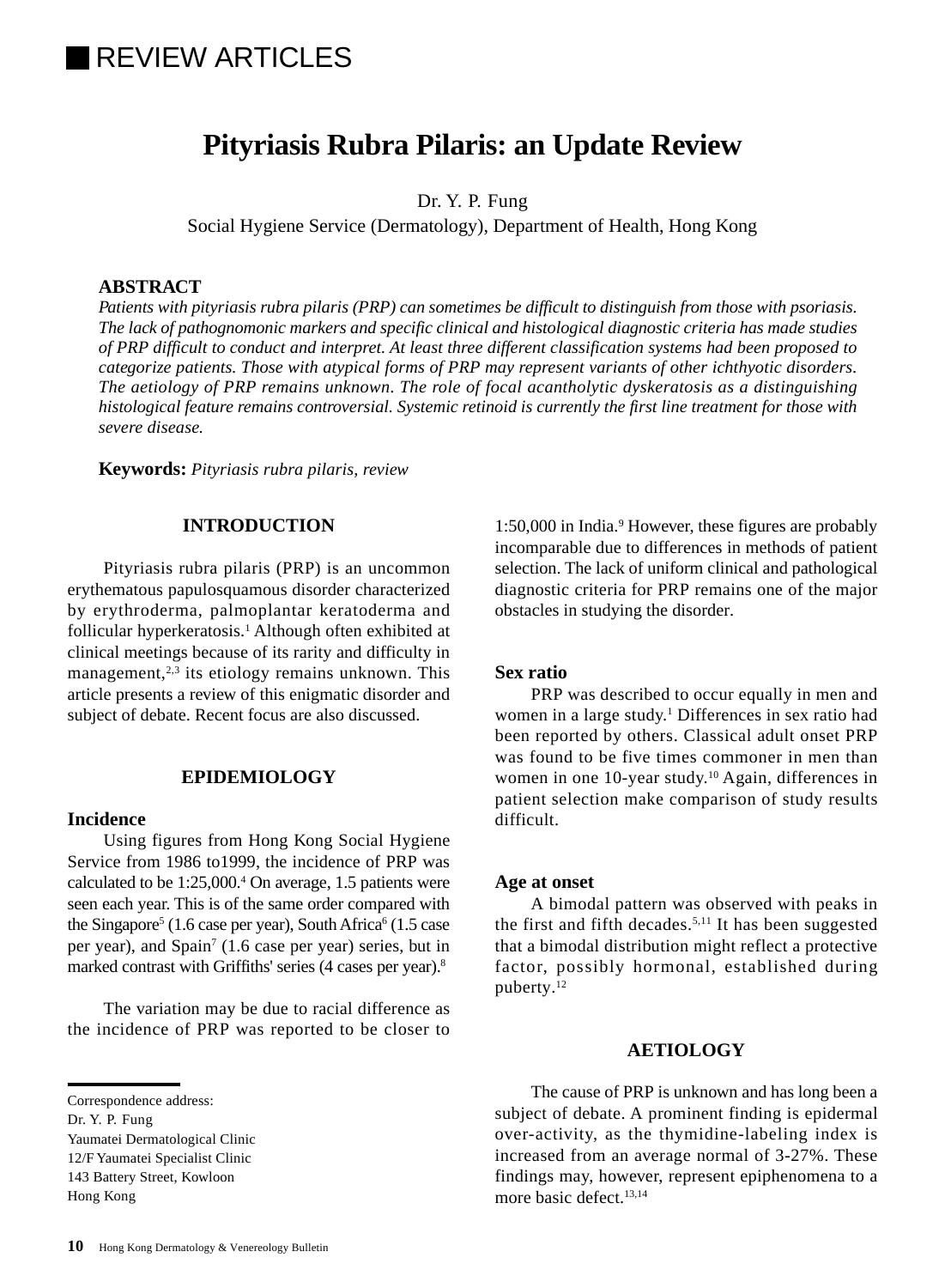## **Role of genetics**

Familial PRP occurs rarely with 0-6.5% of patients having a family history of the disease.<sup>12,15,16</sup> Most of the familial cases belong to PRP Type V (atypical juvenile PRP).<sup>11</sup> Reports of familial cases were initially interpreted as providing evidence of an infectious tuberculous origin<sup>8</sup> but later studies suggested a genetic factor. It is generally inherited as an autosomal dominant trait with variable expression and reduced penetrance.<sup>17</sup> Immunoblot analysis from one family revealed an additional 45-kd acidic keratin (K17) in diseased skin but not in control skin.<sup>17</sup> Further study is required to determine whether this finding is unique to the familial form of PRP. Gelmetti et al.<sup>12</sup> did not encounter any patient with familial PRP over a 20-year period. It had been suggested that the familial cases reported in the literature could represent a different disease. It is possible that they suffered from an atypical ichthyosis in which a follicular element is not uncommon.<sup>11</sup>

#### **Role of vitamin A**

Vitamin A deficiency or abnormal vitamin A metabolism has been incriminated as an etiologic entity in PRP for many years. The histology of patients with cutaneous changes secondary to vitamin A deficiency had been reported to be the same as that seen in PRP. This had led to the suggestion that PRP was a manifestation of vitamin A deficiency and prompted early attempts at treatment with vitamin A.<sup>18</sup> However, patients with PRP frequently have normal serum vitamin A levels. This elicited the suggestion that the failure was one of end organ response.<sup>13,19</sup> Finzi et al. found low levels of serum retino-binding protein, a carrier protein for vitamin A, in eleven patients and their relatives but this had not been confirmed by others.19,20 While abnormal vitamin A metabolism (such as altered intracellular retinol-signaling in the skin) has not been excluded as a possible cause of PRP, it is likely that the effect of vitamin A or synthetic retinoids is secondary to the anti-keratinizing properties of these agents.

## **Role of Human Immunodeficiency Virus (HIV)**

Recently, PRP had been described in association with HIV infection.<sup>21-25</sup> In these reported cases, the onset of PRP occurred shortly after or at the same time when the patient was tested positive for HIV infection. None had developed PRP before HIV infection was confirmed. This led to the suggestion that in these patients, HIV infection was not coincidental but played a pathogenic part. Their responsiveness to treatment with zidovudine<sup>22-24</sup> or triple therapy,<sup>26</sup> and relapse when therapy was stopped, gave further support to this hypothesis.

By 2000, there were at least 14 reported cases. Miralles et al. proposed the designation of a new category of PRP (Type VI) as this type differs from the classical form clinically.21 The proposed PRP Type VI is characterized by the presence of HIV infection, usually without evidence of immunosuppression, a poor prognosis and poor response to etretinate, and variable associations with lesions of nodulocystic acne, hidradenitis suppurativa and lichen spinulosus. Acne conglobata, hidradenitis suppurativa and lichen spinulosus have also been reported in HIV-infected patients without PRP. As these lesions had not been described in the same patient before the AIDS epidemic, Resnick et al.<sup>27</sup> hypothesized that the constellation of these features represented a genuine HIV-associated follicular syndrome. It was suggested that in genetically predisposed individuals, HIV infection could induce PRP and modify the features of the disease. Misery et al. went one step further and suggested that HIV serology should be included in routine laboratory test in adult patients with PRP, as it had been reported as the first sign of HIV infection. $28$  The success of zidovudine in treating PRP Type VI prompted Griffiths to use it for treating three cases of HIV-negative PRP Type I.29 The result, however, was disappointing. The dose that was used might have been too low or the course too short or perhaps the effect on HIV itself was a more important action of zidovudine in HIV associated PRP.

Documented cases of PRP in patients with HIV have led to renewed interest in a possible underlying immune mechanisms of the disease. It has been hypothesized that the pathogenesis of PRP may be related to abnormal immune response to antigenic triggers. An underlying immunological mechanism for PRP remains an interesting, but still speculative possibility.

#### **ASSOCIATIONS**

PRP has been observed in patients with many concomitant non-cutaneous as well as cutaneous disorders.1 Associated non-cutaneous disorders include: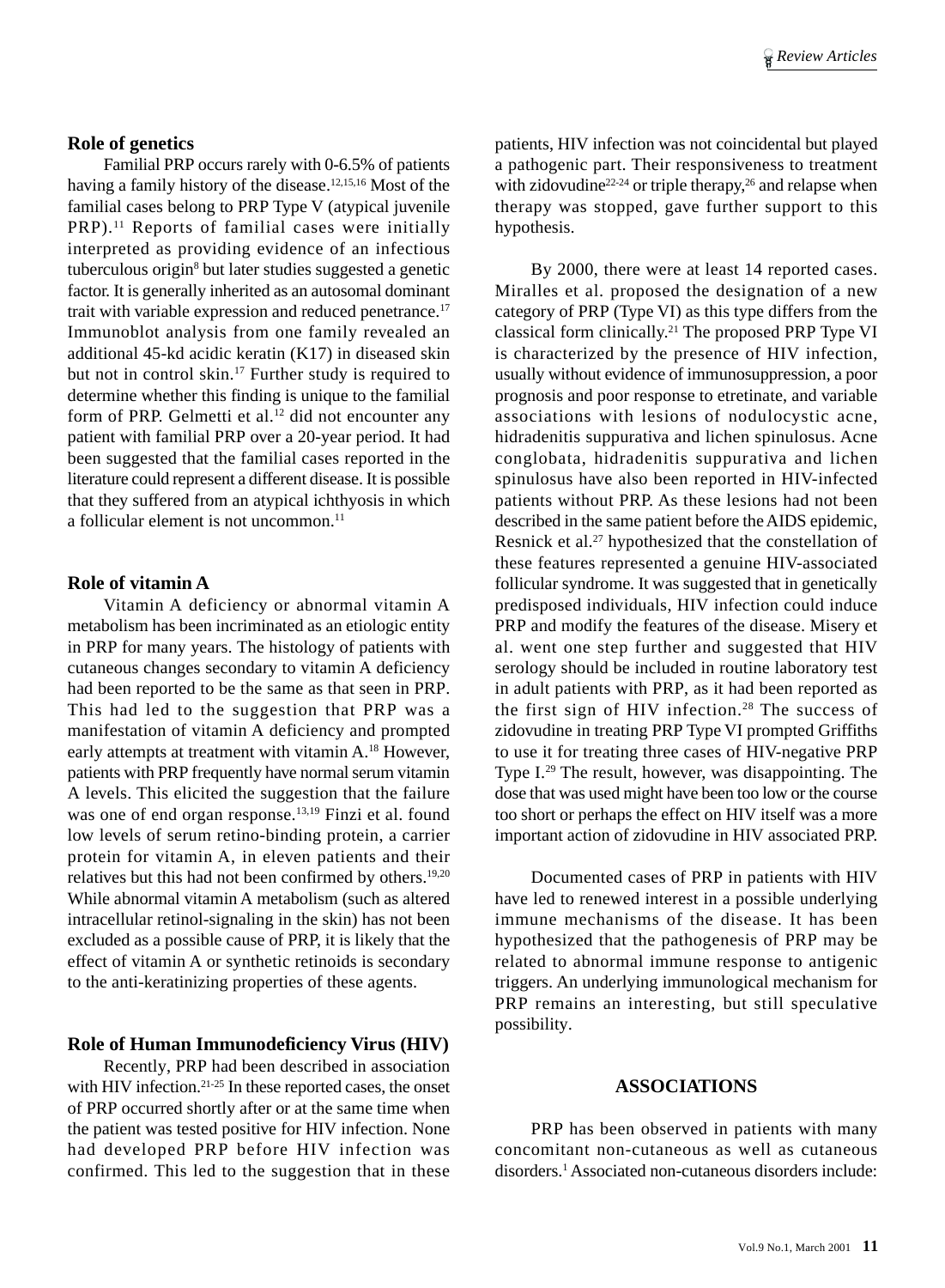autoimmune diseases and internal malignancies.<sup>1,18,30</sup> It had also been reported to occur in a patient with multiple cutaneous malignancies.31 Erythrodermic PRP was reported in a patient with prominent and eruptive seborrhoeic keratoses (sign of Leser-Trelat), but there was no evidence of an underlying internal malignancy.<sup>32</sup>

## **CLINICAL CHARACTERISTICS**

The clinical manifestations of PRP are well described.11 When presents in its unique florid form with orange-red erythroderma interspersed with islands of sparing, follicular plugging and palmoplantar keratoderma, the diagnosis of PRP can be made readily. However, patients often display less typical features. Insidious onset of red scaly patches on face and torso progressing to erythroderma may mimic other skin diseases, especially psoriasis (Table 1). Repeated consultations and multiple skin biopsies are often necessary for diagnosis.

## **CLASSIFICATION OF PRP**

The taxonomy of PRP has long been a matter of debate. At least three different classification systems had been proposed.<sup>11,12,16</sup>

Griffiths divided PRP into five categories based on clinical characteristics and prognosis.11 Type I is classical adult onset PRP, with cephalocaudal spread of erythroderma, palmoplantar keratoderma and follicular hyperkeratosis. Approximately 80% of cases resolve within 3 years. Type II is atypical adult onset and differs from Type I based on its longer duration (often greater than 20 years) and atypical morphological features, such as ichthyosiform scale, lamellar scale of the palms and soles, and occasional partial alopecia.

Types III-V are juvenile onset forms of PRP. Type III is classical juvenile onset PRP and appears to differ clinically from Type I only by onset in childhood. Type III was initially thought to have a worse prognosis than Type I, but is now considered to be prognostically favorable.33 Type IV is circumscribed juvenile onset PRP, the most common type of PRP in children, with well-defined involvement, frequently affecting the knees and elbows. Type V is atypical juvenile PRP, which like Type II, is chronic and has ichthyosiform features. Sclerodermatous changes of the fingers may develop in these patients. Table 2 shows Griffiths' classification with modifications.33

It was suggested that the aetiology of classical PRP (Types I and III) was different from the other types of PRP (Types II, IV, and V). The atypical forms of PRP (Types II and V) might represent variants of ichthyotic disorders. The findings that no patient with circumscribed juvenile PRP (Type IV) progressed to classical PRP could suggest a different aetiology.11 This concept was however put into question with the report of a patient that demonstrated a clear transition from the classical juvenile (Type III) to the circumscribed (Type IV) PRP.34

**Table 1. Differential diagnosis of pityriasis rubra pilaris**

| Differential diagnosis of pityriasis rubra pilaris |  |  |  |
|----------------------------------------------------|--|--|--|
|                                                    |  |  |  |
|                                                    |  |  |  |
|                                                    |  |  |  |
|                                                    |  |  |  |
|                                                    |  |  |  |
|                                                    |  |  |  |
|                                                    |  |  |  |
|                                                    |  |  |  |
|                                                    |  |  |  |
|                                                    |  |  |  |
|                                                    |  |  |  |
|                                                    |  |  |  |

**Table 2. Classification of PRP based on Griffiths with modifications (1992)**

| Griffiths classification of PRP with modifications (1992) |                        |            |              |                       |  |  |
|-----------------------------------------------------------|------------------------|------------|--------------|-----------------------|--|--|
|                                                           | Type                   | % of cases | Distribution | Prognosis             |  |  |
|                                                           | Classical adult        | 55         | Generalized  | Most clear in 3 years |  |  |
|                                                           | Atypical adult         |            | Generalized  | Chronic               |  |  |
| Ш                                                         | Classical juvenile     | 10         | Generalized  | Most clear in 1 year  |  |  |
| IV                                                        | Circumscribed juvenile | 25         | Focal        | Uncertain             |  |  |
|                                                           | Atypical juvenile      |            | Generalized  | Chronic               |  |  |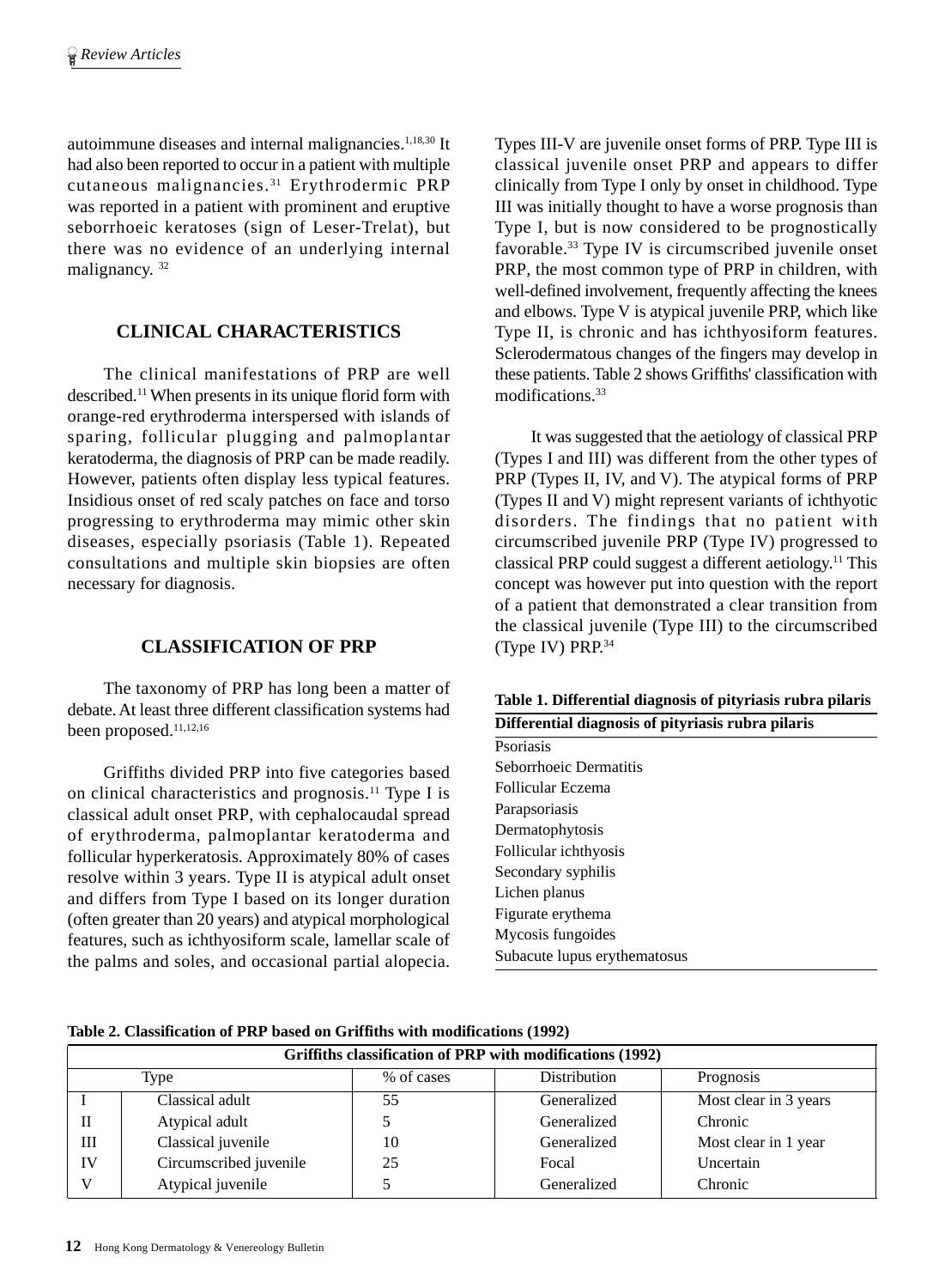Gelmetti et al.<sup>12</sup> did not find a correlation between the extent of disease in juvenile PRP (circumscribed or generalized) and prognosis, with most cases of either type clearing within 1 year. They proposed a classification based on disease duration, in which either localized or diffuse forms could run an acute or chronic course (Table 3).

Piamphongsant and Akaraphant studied 168 Thai patients with PRP.16 They observed that skin lesions of Griffiths' Type IV were not always confined to children since similar lesions were present in adults. Moreover, in their study, there were no cases belonging to Griffiths' Type V. While acknowledging that many discrepancies could be due to racial difference, they proposed a modified clinical classification. Their proposed classification grouped adults and children together and paid more emphasis on the clinical importance of keratoderma (seen in 92% of cases). In their classification, PRP was divided into four types according to physical findings. This included one type with palmoplantar keratoderma, but without follicular papules or exfoliative dermatitis. It is interesting to note that most of their recruited patients had palmoplantar keratoderma that extended '*beyond the dorsopalmar and plantar junction*'. This is in contrast to the classical PRP 'sandal' described in most studies that typically does not transgress onto the dorsal surfaces.

The issue of PRP Type VI has already been discussed above. It is at present uncertain whether this addition is justified, because this disorder shows many features differing widely form PRP, and may merely represent an HIV-associated follicular syndrome.

The ideal classification of a disorder is based on its cause. In PRP this cannot be achieved until its aetiology is revealed. To date, despite its imperfections, Griffiths' classification remains the most popular system for categorizing PRP.

## **HISTOPATHOLOGY**

The three most common features were alternating orthokeratosis and parakeratosis in both vertical and horizontal directions, focal or confluent hypergranulosis and follicular plugging.35 These features were however non-diagnostic. The presence of checkerboard arrangement of parakeratosis and orthokeratosis with areas of hypergranulosis had been reported in

ichthyosiform erythroderma and erythrokeratodermia progressive symmetrica.17,36 While a diagnosis of PRP could not be made solely on these findings, they were helpful to rule out other papulosquamous diseases.

Magro and Crowson, in a study of 26 PRP patients, found focal acantholytic dyskeratosis (FAD) in 23 out of 32 skin biopsies.37 As these were not seen in the skin biopsies of 23 patients with psoriasis, matched for age and site, they argued that the presence of FAD in PRP was more than incidental and could be used as a clue to diagnosis. FAD has been reported in association with a variety of skin lesions. These include benign and malignant epithelial lesions, fibrohistocytic lesions, lesions secondary to inflammatory conditions, melanocytic lesions, comedones and ruptured follicles.38 While the definitive origin of incidental FAD is unknown, there has been speculation that sunlight or UV radiation may contribute to its development.38 No other large published series has yet repeated the findings of Magro and Crowson. Nevertheless, their unique observation, with up to 70% of FAD in PRP specimens, warrants greater awareness of this possible association in future studies.

## **TREATMENT**

Evaluation of the treatment for PRP has been difficult because of its natural remitting course and the lack of a standardized assessment of severity. When reading treatment studies of PRP, one must consider the possibility of erroneous inclusion of psoriasis in the study population, unless clearly defined clinico-pathological diagnostic inclusion criteria for PRP was established.

## **Systemic therapy**

Systemic treatment is usually required in patients with extensive involvement. Although a multitude of systemic therapies were described, controlled trials involving large numbers of subjects were rare.

**Table 3. Gelmetti et al.'s classification of juvenile PRP (localized or diffuse)**

|             | Gelmetti et al.'s classification of juvenile PRP (localized |  |
|-------------|-------------------------------------------------------------|--|
| or diffuse) |                                                             |  |
|             |                                                             |  |

| <b>Type</b>                 | Duration         |
|-----------------------------|------------------|
| Acute                       | $<$ 6 months     |
| Acute with prolonged course | $\langle$ 1 year |
| Chronic                     | $>1$ year        |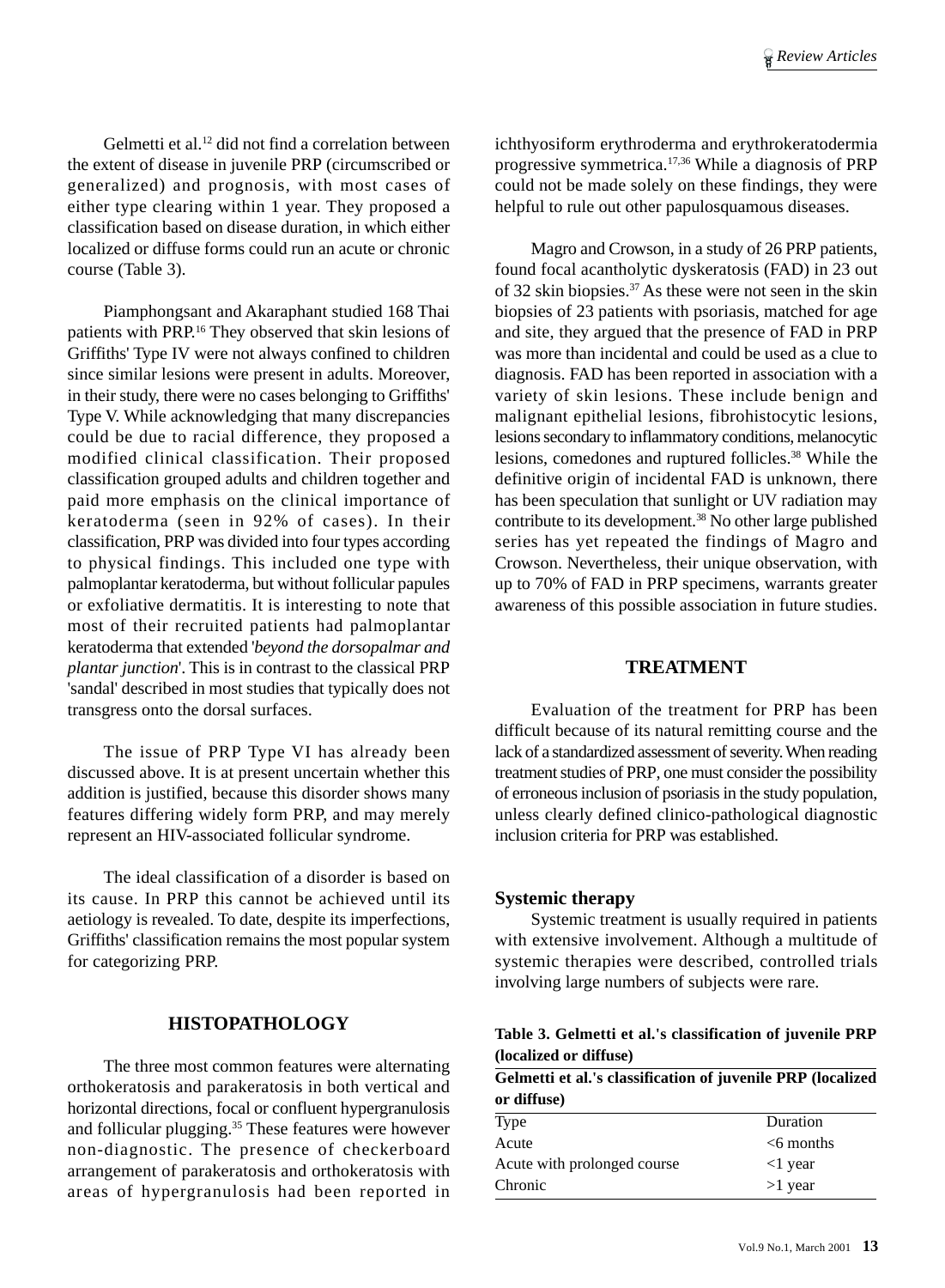## **Retinoids**

Some of the largest studies that achieved the best clinical response involved the use of retinoids. Systemic Vitamin A had been used with considerable effectiveness.11,32 The advent of synthetic retinoids has largely supplanted vitamin A therapy. Isotretinoin (13 cis-retinoic acid) was demonstrated to be efficacious in a large number of patients. In a multicenter trial, Goldsmith et al.<sup>39</sup> treated 45 PRP patients with isotretinoin. Patients initially received up to four months of treatment with a mean daily dose of approximately 1-2 mg/kg. More than 90% of patients demonstrated significant treatment response as judged by evaluation using a rating scale for global improvement. Borok and Lowe  $40$  observed that seven out of fifteen patients who received isotretinoin in daily doses of 0.42-2.2 mg/kg for PRP cleared, usually within seven months of starting treatment. Dicken $41$  found that 10 out of 15 patients taking 40-80 mg daily cleared with isotretinoin therapy, given on average for 25 weeks

Etretinate was also found to be effective and doses of 0.5-1.0 mg/kg/day were typically used. Borok and Lowe<sup>40</sup> observed complete clearing in three out of four patients after five months of etretinate therapy with a daily dose ranging from 0.27-1.0 mg/kg. They stated that patients treated with etretinate cleared slightly faster than those in the isotretinoin group. Dicken $41$  found that four out of six patients receiving an initial dose of 50-75 mg of etretinate per day cleared, with an average clearing time of eight months.

#### **Methotrexate**

Although its use has been largely supplanted by synthetic retinoids, it remains an excellent second-line drug for the treatment of PRP.5,41 Dicken treated eight patients with methotrexate for an average of six months, all of whom showed significant improvement on 10-25 mg/week.<sup>41</sup>

## **Phototherapy**

The results of phototherapy in patients with PRP are much less dramatic than in psoriasis. Ultraviolet B (UVB) treatment seemed to be ineffective<sup>5,41</sup> and was reported to exacerbate PRP.42 Narrowband UVB resulted in lesional blisters in one case.<sup>43</sup>

Treatment with systemic psoralens and ultraviolet A (PUVA) gave variable results. Most reported a lack of response.18,41

While the combination of PUVA and etretinate therapy (Re-PUVA) was reported to be ineffective, Kirby and Watson recently successfully treated a case of juvenile PRP with acitretin and narrow-band UVB.<sup>44</sup>

#### **Other treatments**

Other treatments reported in the literature with variable success include stanozolol, azathioprine and cyclosporin A.13,18,19,45

### **FUTURE**

A number of issues remained unresolved and future studies on PRP should focus on these particular areas. The first issue refers to the enigmatic aetiology of PRP. Better understanding of its pathogenesis would be invaluable for developing specific diagnostic test or therapy. Its discovery in patients with HIV led to hypothesis that PRP might be related to abnormal immune response to antigenic triggers. Whatever started this disease process, it resulted in abnormal epidermal keratinization, as evidenced by its response to retinoids. Perhaps one of the first studies that could be done was immunoblot analysis of epidermis from non-familial cases of PRP. This would determine if expression of an additional 45-kd acidic keratin (K17), seen in familial PRP,<sup>17</sup> was also present in the more commonly encountered non-familial cases.

The second issue refers to its classification. The relationship of classical PRP (Types I and III) and the other types of PRP (Types II, IV, and V) remains obscure. The atypical PRP (Types II and V) may represent a form of follicular ichthyosis and may ultimately acquire other labels. PRP Type IV stands alone both in its clinical appearance and its behavior. Until specific laboratory investigations or genetic markers are found, the relationship of these diseases to each other will remain obscure. Selecting individual groups for special genetic and keratin studies seems to be the next logical step.

The third issue that requires further study is the role of focal acantholytic dyskeratosis. Multi-center prospective and retrospective studies of histological specimens from unambiguous PRP cases would help to yield the true incidence of FAD in PRP. Its potential role as a histological discriminating feature would be better defined when larger comparative studies with biopsies from control patients were performed.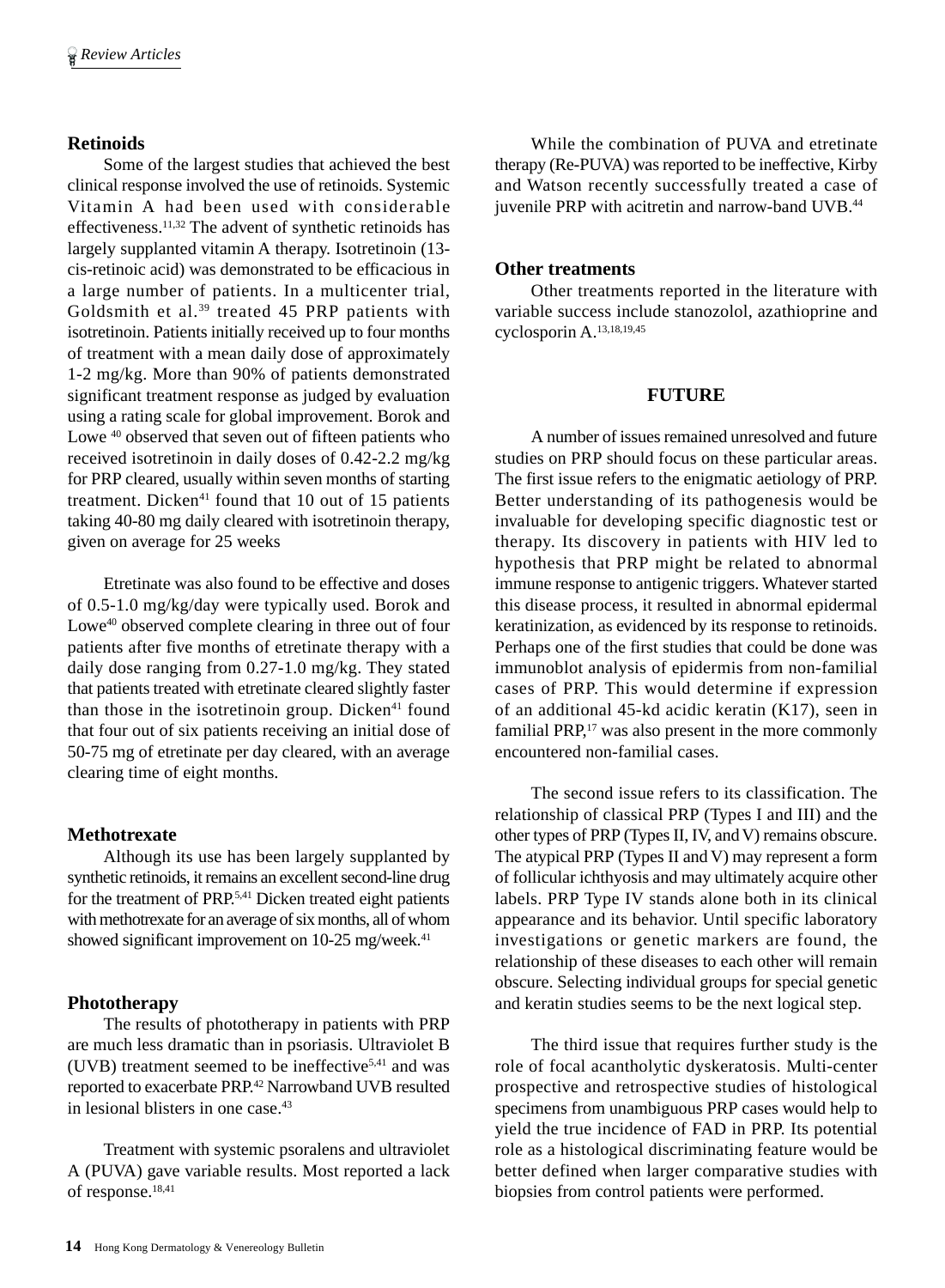Lastly, and perhaps most importantly, a standardized diagnostic criteria for PRP has yet to be established. The lack of consistency in patient selection had made comparison of study results between different groups impossible and occasionally meaningless. In order to facilitate discussion and progress in the study of PRP, a standardized, universally accepted clinicopathological diagnostic criteria should be drawn up and based upon in all future studies. This would provide a uniform standard by which patients and treatments can be evaluated.

#### **References**

- 1. Griffiths WAD. Pityriasis rubra pilaris an historical approach: clinical features. Clin Exp Dermatol 1976;1:37-50.
- 2. Lam WS. Pityriasis rubra pilaris or psoriasis? Social Hygiene Service Bulletin 1995;3:59-63.
- 3. Chan LY. A woman with pityriasis rubra pilaris. Hong Kong Dermatology and Venereology Bulletin 1996;4:240- 3.
- 4. Fung AY. Pityriasis rubra pilaris: a study of 21 cases in Hong Kong. Dissertation submitted for Hong Kong College of Physicians, 2000.
- 5. Lim JT, Than SN. Pityriasis rubra pilaris in Singapore. Clin Exp Dermatol 1991;16:181-4.
- 6. Jacyk WK. Pityriasis rubra pilaris in black South Africans. Clin Exp Dermatol 1999;24:160-3.
- 7. Sanchez-Regana M, Creus L, Umbert P. Pityriasis rubra pilaris. A long-term study of 25 cases. Eur J Dermatol 1994; 4:593-7.
- 8. Griffiths WAD. Pityriasis rubra pilaris. A clinical and laboratory study. University of Cambridge, MD thesis 1976;1-180.
- 9. Sehgal VN, Jain MK, Mathur RP. Pityriasis rubra pilaris in Indians (Correspondence). Br J Dermatol 1989;121:821-2.
- 10. Clayton BD, Jorizzo JL, Hitchcock MG, et al. Adult pityriasis rubra pilaris: a 10-year case series. J Am Acad Dermatol 1997; 36:959-64.
- 11. Griffiths WAD. Pityriasis rubra pilaris. Clin Exp Dermatol 1980; 5:105-12.
- 12. Gelmetti C, Schiuma AA, Cerri D. Pityriasis rubra pilaris in childhood: a long-term study of 29 cases. Pediatr Dermatol 1986; 3:446-51.
- 13. Griffiths WA. Pityriasis rubra pilaris. In: Champion RH, Burton JL, Ebling FJ, editors. Textbook of Dermatology. Blackwell Scientific Publication, 1998; 35:1539-45.
- 14. Griffiths WA, Pieris A. Pityriasis rubra pilaris an autoradiographic study. Br J Dermatol 1982;1107:665-7.
- 15. Niemi KM, Kousa M, Storgards K, et al. Pityriasis rubra pilaris: a clinicopathological study with a special reference to autoradiography and histocompatibility antigens. Dermatologica 1976;152:109-18.
- 16. Piamphongsant T, Akaraphant R. Pityriasis rubra pilaris: a new proposed classification. Clin Exp Dermatol 1994;19:134-8
- 17. Vanderhooft SL, Francis JS, Holbrook KA, et al. Familial

pityriasis rubra pilaris. Arch Dermatol 1995;131:448-53.

- 18. Albert MR, Mackool BT. Pityriasis rubra pilaris. Int J Dermatol 1999;38:1-11.
- 19. Goldsmith LA, Baden HP. Pityriasis rubra pilaris. In: Freedberg IM, Eisen AZ, Wolff K, editors. Fitzpatrick's dermatology in general medicine. McGraw Hill 1999;46:538-40.
- 20. Finzi AF, Altomare G, Bergamaschini L. Pityriasis rubra pilaris and retinol-binding protein. Br J Dermatol 1981;104:253-9.
- 21. Miralles ES, Nufiez M, De Las Heras ME. Pityriasis rubra pilaris and human immunodeficiency virus infection. Br J Dermatol 1995;133:990-3.
- 22. Martin AG, Weaver CC, Cockerell CJ. Pityriasis rubra pilaris in the setting of HIV infection: clinical behaviour and association with explosive cystic acne. Br J Dermatol 1992;126:617-20.
- 23. Blauvelt A, Nahass GT, Pardo RJ. Pityriasis rubra pilaris and HIV infection. J Am Acad Dermatol 1991;24:703-5.
- 24. Auffret N, Quint L, Domart P, et al. Pityriasis rubra pilaris in a patient with human immunodeficiency virus infection. J Am Acad Dermatol 1992;27:260-1.
- 25. Menni S, Brancaleone W, Grimalt R. Pityriasis rubra pilaris in a child seropositive for the human immunodeficiency virus. J Am Acad Dermatol 1992;27:1009.
- 26. Gonzalez-lopez A, Velasco E, Pozo T. HIV-associated pityriasis rubra pilaris responsive to triple antiretroviral therapy. Br J Dermatol 1999;140:931-4.
- 27. Resnick SD, Murrell DF, Woosley J. Pityriasis rubra pilaris, acne conglobata, and elongated follicular spines: an HIVassociated follicular syndrome? [letter]. J Am Acad Dermatol 1993;29:283.
- 28. Misery L, Faure M, Claudy A. Pityriasis rubra pilaris and human immunodeficiency virus infection-Type 6 pityriasis rubra pilaris? Br J Dermatol 1996;135:1008-9.
- 29. Griffiths WA, Hill VA. Zidovudine in HIV-negative pityriasis rubra pilaris. J Dermatol Treat 1997;8:127-31.
- 30. Sanchez-Regana M, Lopez-Gil F, Salleras M, et al. Pityriasis rubra pilaris as the initial manifestation of internal neoplasia. Clin Exp Dermatol 1995;20:436-8.
- 31. Tannenbaum CB, Billick RC, Srolovitz H. Multiple cutaneous malignancies in a patient with pityriasis rubra pilaris and focal acantholytic dyskeratosis. J Am Acad Dermatol 1996;35:781-2.
- 32. Cohen PR, Prystowsky JH. Pityriasis rubra pilaris: a review of diagnosis and treatment. J Am Acad Dermatol 1989;20:801-7.
- 33. Griffiths WA. Pityriasis rubra pilaris: the problem of its classification [letter]. J Am Acad Dermatol 1992;26:140-2.
- 34. Shahidullah H, Aldridge RD. Changing forms of juvenile pityriasis rubra pilaris-a case report. Clin Exp Dermatol 1994; 19:254-6.
- 35. Soeprono FF. Histologic criteria for the diagnosis of pityriasis rubra pilaris. Am J Dermatopathol 1986;8:277-83.
- 36. Howe K, Foresman P, Griffin T. Pityriasis rubra pilaris with acantholysis. J Cutan Pathol 1996;23:270-4.
- 37. Magro CM, Crowson AN. The clinical and histomorphological features of pityriasis rubra pilaris: a comparative analysis with psoriasis. J Cutan Pathol 1997;24:416-24.
- 38. DiMaio DJ, Cohen PR. Incidental focal acantholytic dyskeratosis. J Am Acad Dermatol 1998;38:243-7.